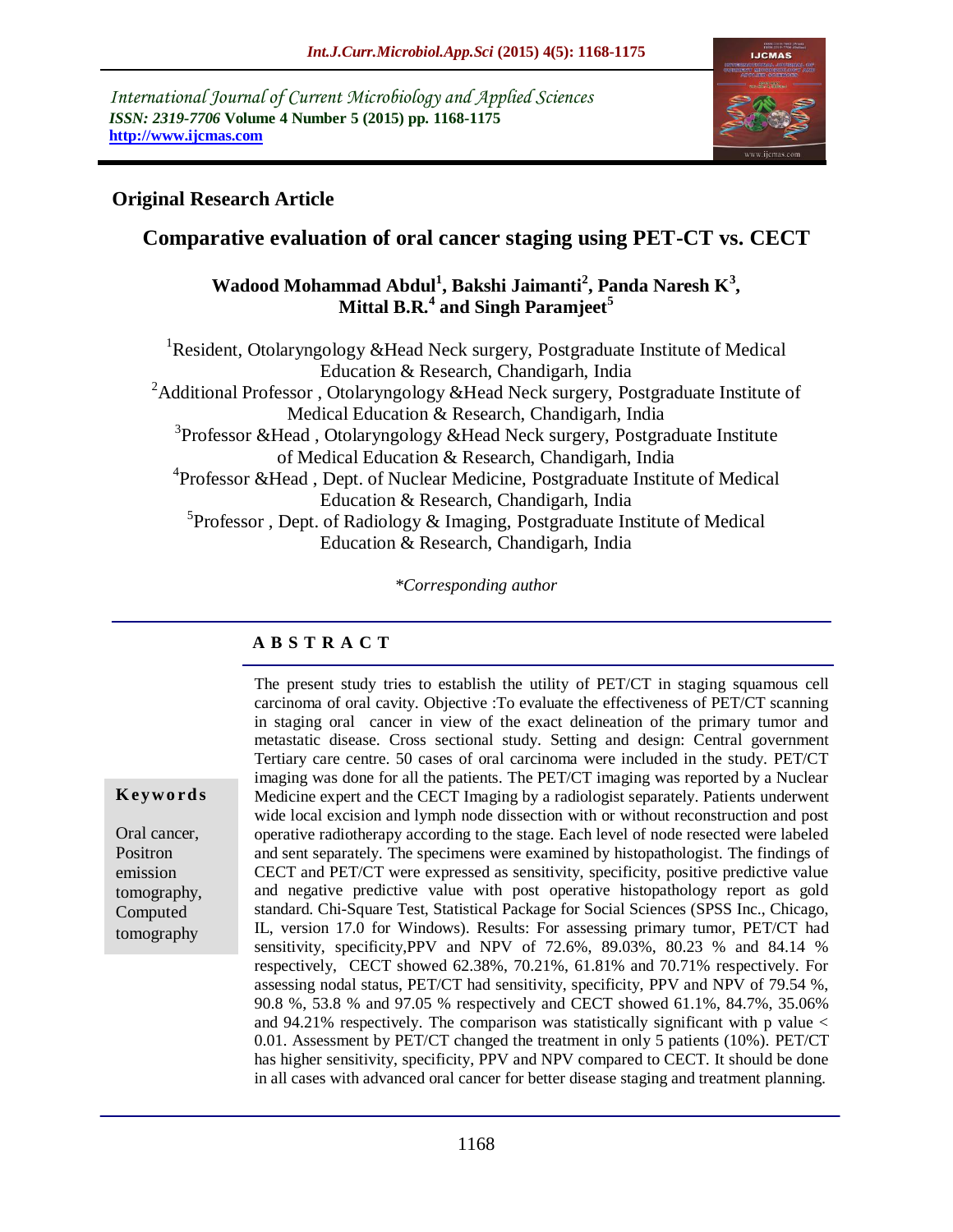## **Introduction**

According to the World Health Report 2004<sup>1</sup> , cancer accounted for 7.1 million deaths in 2003 and it is estimated that the overall number of new cases will rise by 50% in the next 20 years  $2$ . Oral cancer is common in men in developing countries. There were 2, 74,300 new cases and 1, 45, 500 deaths worldwide in 2002, of which two-thirds took place in developing countries <sup>3</sup> . Oral cancer is the most common form of cancer and of cancer-related death in men in India. In India, the age standardized incidence rate of oral cancer is 12.6 per 100 000 population. . It has been estimated that 43% of cancer deaths worldwide are due to tobacco, unhealthy diet, physical inactivity and infections  $\frac{4}{1}$ . Despite many advances in surgical techniques, technology, radiation therapy, and chemotherapy, survival rates have not improved significantly in decades. Accurate evaluation prior to treatment helps to guide surgical extent or radiation field and minimize loco-regional treatment failure. The presence of distant metastases at the initial evaluation will influence the prognosis and thus treatment selection. Under staging the disease would lead to inadequate treatment and over staging would lead to subjecting the patient to unnecessary treatment burdens. Imaging modalities like computerized tomography and magnetic resonance imaging are conventionally used for assessment of oral cancer. Positron emission tomography is a new functional imaging modality which detects the tumor activity. Whole body 18Ffluorodeoxyglucose (FDG)-Positron emission tomography can be used as a functional tumor detection modality in conjunction with or separate from anatomic imaging (CT and MRI). This modality has been used in various centers worldwide for staging of the tumor, detecting residual or

outpatient department. Biopsy from the primary lesion and fine needle aspiration cytology was taken under local anesthesia. All routine hematological and biochemical investigations were done.

recurrent lesions and for evaluation of neck secondary with occult primary. However, positron emission tomography is costly compared to other modalities and performing them for all cases of oral malignancy are often questioned. Our study tries to identify the advantages of PET/CT over CECT in terms of efficacy and utility.

50 cases of untreated oral cancer between the age of 20 to 75 years who presented to the outdoor patient departments of Otolaryngology and Head and Neck surgery and Radiation oncology of our institute were included in the study. Patients with hypersensitivity to F-18 FDG and other contrast materials, systemic diseases like uncontrolled diabetes mellitus, pulmonary tuberculosis were excluded from the study. All patients underwent thorough clinical examination regarding the size and extent of the primary lesion and nodal status in ENT

**Materials and Methods**

The patients were then referred for PET/CT scanning to the department of nuclear medicine. Patients were fasting for at least 4 hours before the study. Blood glucose levels were checked on arrival. Patients with blood glucose levels of less than 150 mg/dl were included. Patients were given 10 mCu of FDG intravenously and 90 ml of intravenous iodinated contrast material (Omnipaque) at a concentration of 30mg/ml at a rate of  $3 - 5$ ml/sec followed by 30 ml saline flush at 3-5 ml/sec after 60 minutes. Contrast Enhanced Computed Tomography was done 45 to 60 seconds after contrast administration. Image slices were reconstructed with a thickness of 1.25 mm. Following this, PET imaging was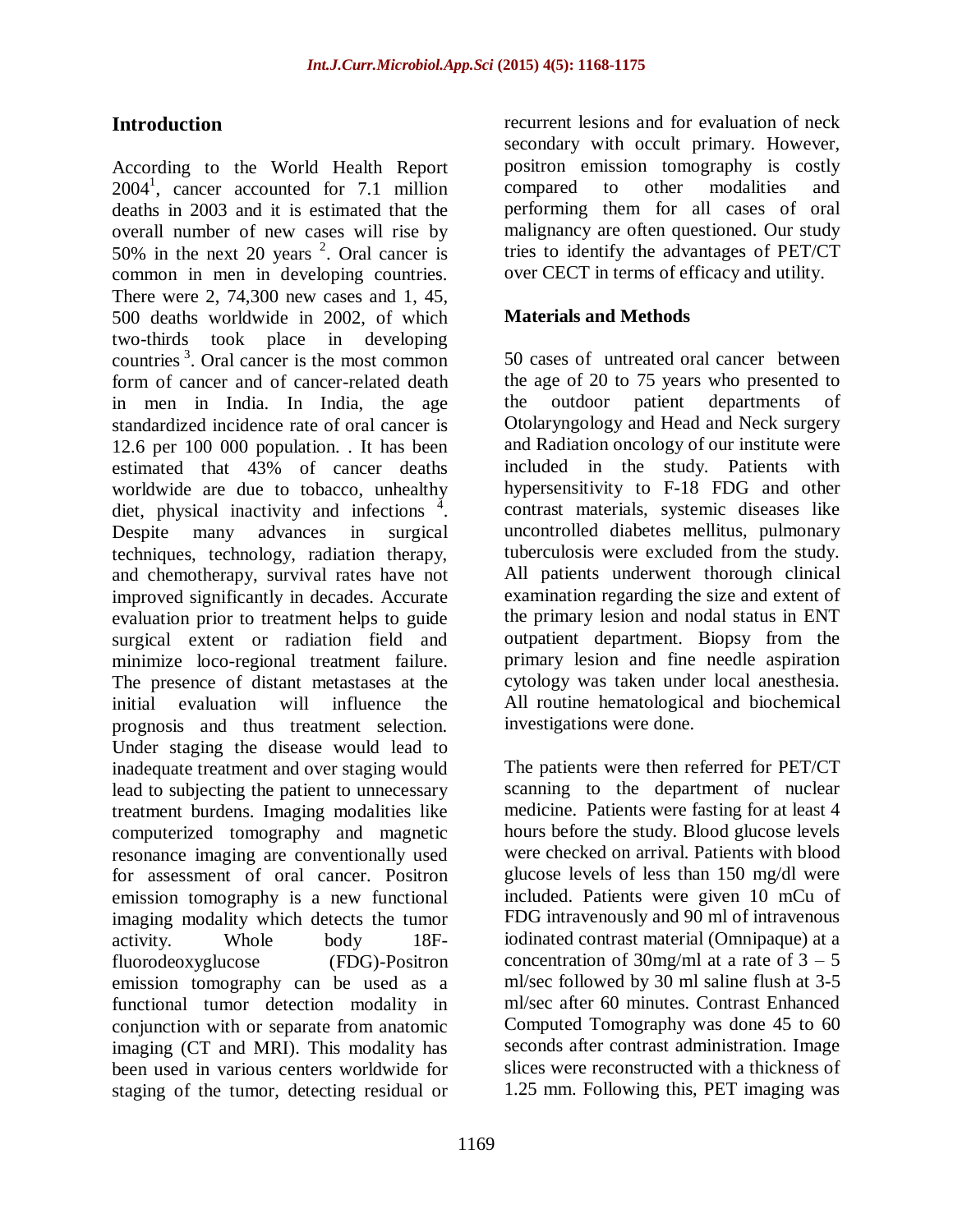done. Images were acquired 60 minutes after intravenous administration of 10 mCu of FDG.The data of CECT and PET/CT were obtained separately from the database and reported by a radiologist and nuclear medicine physician respectively. Both of them were blinded for the study. The patients were discussed in the tumor board of the institute and accordingly planned for surgery. Intra operatively the exact location, size and extent of the tumor was recorded and each levels of neck nodes were labeled separately and sent for histopathology. For primary tumor evaluation, size of the tumor and the ability of imaging modality to detect involvement of specific subsites were compared with intra operative findings and histopathological report. The subsites were floor of mouth, skin, bone, retromolar trigone and gingivobuccal or gingivolabial sulcus for carcinoma alveolus, involvement of lip, upper and lower gingivobuccal or gingivolabial sulcus , skin and retromolar trigone for carcinoma of buccal mucosa and involvement of floor of mouth , deep muscles of tongue, alveolus, base of tongue and crossing over to midline for carcinoma of tongue. For neck nodes, the ability of the imaging modality to detect nodal metastasis was compared to the histopathology which was taken as gold standard. If the imaging modalities detected any distant metastasis, they were confirmed using image guided needle aspiration cytology. Further the TNM staging of the tumor as per clinical, CECT and PET/CT was compared with that of histopathology ie pTNM.

#### **Results and observations**

Out of the 50 patients, 41 were males and 9 were females. The mean age for the whole study cohort was 48.5 years. (Range 23 to 72 years) . The study included equal number of carcinoma of tongue and lip or buccal mucosa patients i.e. 18 each and 14 patients of carcinoma alveolus. History of smoking was present in 25 patients (50 %) with average Pack years of 11 years and15 (42.8%) consumed alcohol. History of tobacco chewing in the form of Gutka and Zarda was elicited in 18 patients.

PET/CT detected the primary tumor in all 50 cases. The average maximum Standardized Uptake Value for primary tumor was  $11.3(3.0 - 22.3)$  and for nodal metastasis was  $5.9(2.5 - 14.3)$ . There was no difference in the SUV max values in non irradiated patients and post irradiated patients whose average SUV max was 12.9. The average SUV in carcinoma tongue was 11.5(Fig 1), for carcinoma alveolus was 14.5(Fig 2), for lip and buccal mucosa was 7.8(fig 3) and for verrucous carcinoma was 4.8. As per PET/CT 28 patients were staged as T4, 7 patients as T3, 14 patients as T2 , and 1 patient as T1. PET/CT showed evidence of lymph node metastasis in 63 levels out of which 44 levels were confirmed by post operative histopathology. Lymph node metastasis in 10 levels identified by histopathology was missed by PET/CT. Majority of patients had N0 stage neck disease (22/50) i.e. 44% patients , followed by N2b stage (15/50) i.e. 30%, followed by N1 (10/50) i.e. 20% and N2c stage (3/50) i.e. 6 %. 31 patients had stage IV disease i.e. 62%, 8 patients had stage III disease i.e. 16%, 10 patients had stage II disease i.e. 20% and 1 patient had stage I disease i.e. 2%.

CECT failed to detect the primary lesion in 4 patients. As per CECT 27 patients were staged as T4, 11 patients as T3 and 8 patients as T2. CECT showed evidence of lymph node metastasis in 77 levels out of which only 27 levels were confirmed by histopathology. Lymph node metastasis in 17 levels as identified by post operative histopathology was missed by CECT.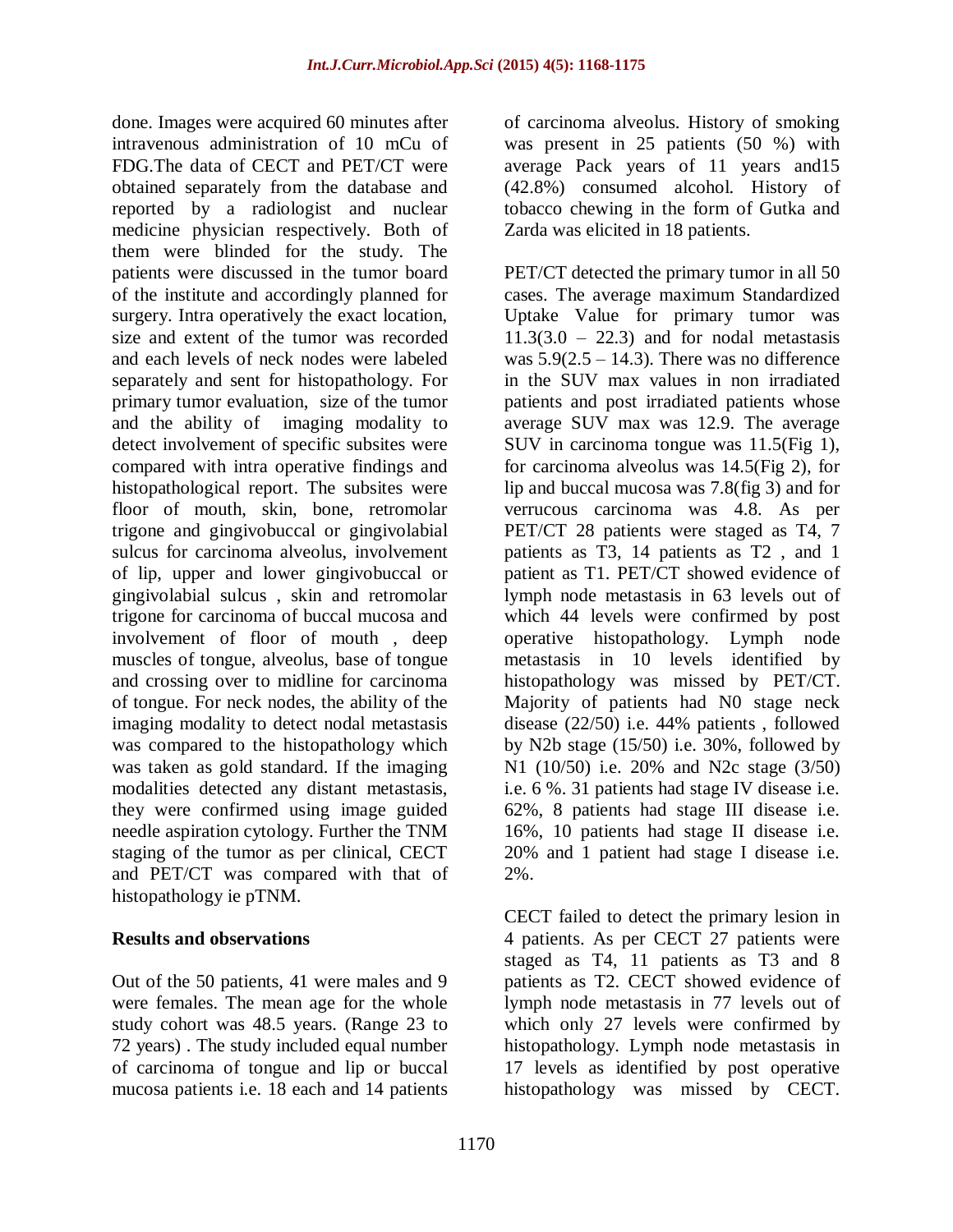Majority of patients had nodal disease of the stage N2b ie 38%, followed by N0 ie 32%, followed by N1 ie 26% and N2c ie 4%. As per CECT, 33 patients had stage 4 disease i.e. 66%, 9 had stage 3 disease i.e. 18%, 4 had stage 2 disease i.e. 8% and 4 had stage 0 disease i.e. 8%.

For assessing primary tumor, PET/CT had sensitivity, specificity, positive predictive value and negative predictive value of 72.6%, 89.03%, 80.23 % and 84.14 % respectively as compared to CECT which showed 62.38%, 70.21%, 61.81% and 70.71% respectively. For assessing nodal status, PET/CT had sensitivity, specificity, positive predictive value and negative predictive value of 79.54 %, 90.8 %, 53.8 % and 97.05 % respectively as compared to CECT which showed 61.1%, 84.7%, 35.06% and 94.21% respectively. The results were statistically evaluated with Chi-Square test and were found to be significant with a p value of  $< 0.001$ .

This study shows a definite advantage of PET/CT as compared to CECT in terms of sensitivity, specificity, positive predictive value and negative predictive value which was statistically proven to be significant. Our results are comparable to the results of other studies which have been done on this subject. As per his study, Zimny et  $al^5$ described the sensitivity, specificity, and accuracy of PET/CT in tumor detection as 77%, 82% and 79%, respectively. Martino et al<sup>6</sup> reported that FDG-PET had a sensitivity of 95% and specificity of 92% in the initial detection of head and neck tumors. PET/CT could detect the primary tumor in all cases whereas CECT alone failed to detect the primary in 4 cases in our study. PET/CT was able to detect involvement of bone in most of the cases of carcinoma alveolus. Superficial buccal mucosa lesions were easily identified by PET/CT, however failed

to be detected with CECT alone due to poor enhancement. However, deep muscle involvement in cases of carcinoma of tongue was missed by PET/CT, probable due to the lack of soft tissue delineation of computed tomography. In such cases PET fused with MRI would have been a better option. All the 4 cases of verrucous carcinoma were detected using PET/CT. They showed low uptake values (average SUV 4.8) and lack of uptake in the nodes thus suggesting a less aggressive nature of this variant and absence of nodal metastasis due to sub epidermal plugging of tumor cells. PET/CT also accurately identified the primary tumor in the 4 post irradiated patients. The uptake values in these patients were comparable to non-irradiated patients . CECT alone could not detect the primary lesion in 4 of the patients, out of which one was of stage 1 and 3 were of stage 2. This could be most probably due to superficial mucosal lesion or absence of peri tumoral edema and inflammation in such patients. 2 patients had to undergo repeat PET/CT due to rapid tumor progression. Both these patients showed high uptake values in initial scanning which indicated high tumor activity and aggressiveness. Another patient who had PET/CT for buccal mucosa lesion showed a mild uptake (SUV 3.5). However this patient was lost to follow up for 4 months due to personal reasons. But when the patient presented the lesion was of the same size indicating that the tumor aggressiveness is directly related to SUV value. This fact was further supported by the fact that buccal mucosa carcinoma which are comparatively less aggressive tumors had a lower uptake value (average SUV 7.8) compared to the more aggressive carcinoma alveolus and tongue (average SUV 14.5 and 11.5 respectively). This would help the surgeon in planning surgery for such patients in terms of timing of surgery and extent of surgical resection. Those patients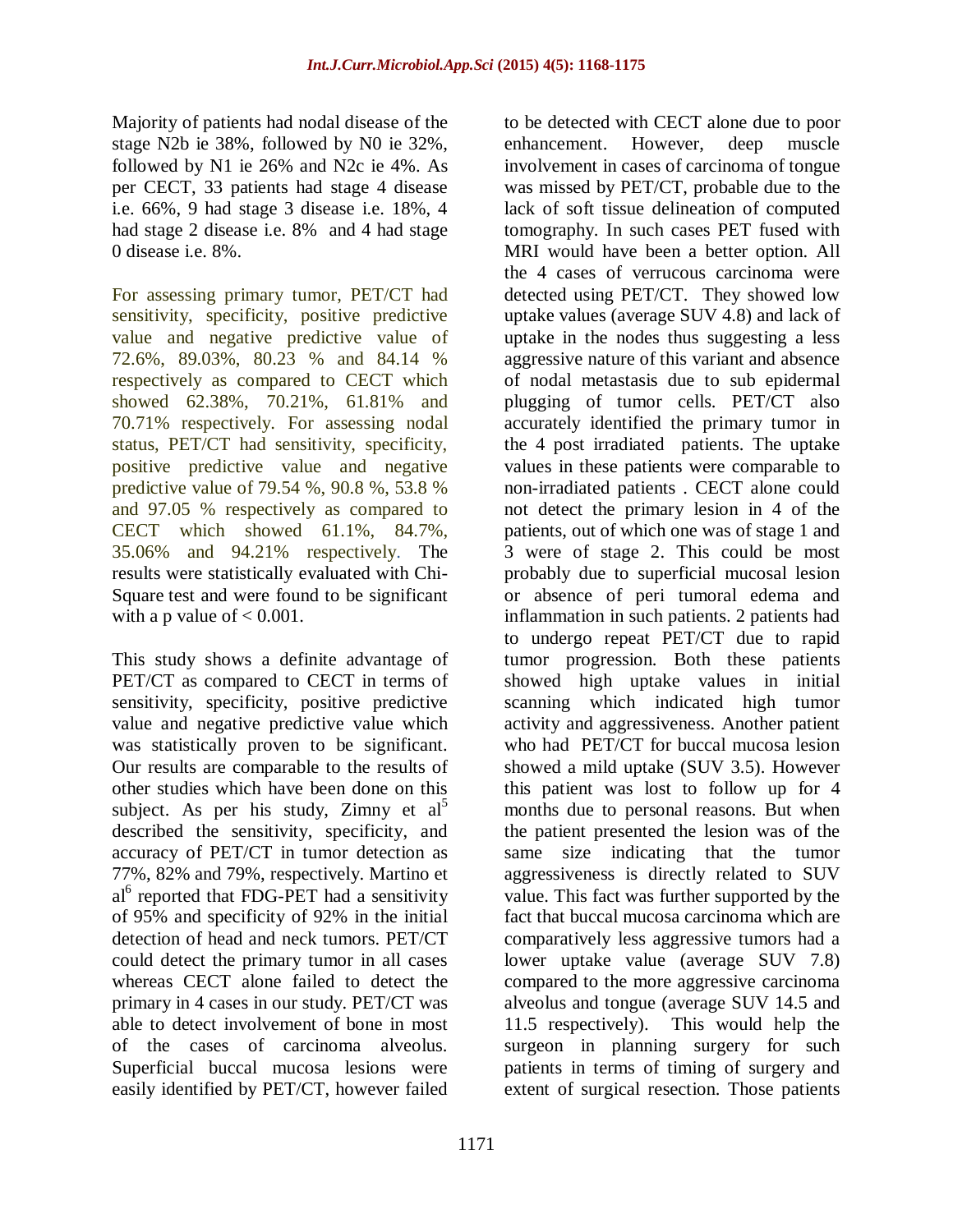with higher uptake value should be operated at the earliest with a more radical approach while excising the tumor. This is again in confirmation with the study by Christoff et  $al^7$  who concluded that high SUVmax was significantly associated with shortened overall survival after 36 ( $p = 0.026$ ) and 60 months ( $p = 0.02$ ). Subsequent multi-variate Cox regression analysis including SUVmax, age, gender and UICC stage as co-variables determined that, high SUVmax was the only predictor of inferior overall survival after 60 months ( $p = 0.035$ ).

35 out of 44 lymph node groups involved by the disease were detected by PET/CT (Fig 4). Out of 65 lymph node levels detected to have increased uptake in PET/CT, 30 levels were not proven to have disease histopathologically. This is evident by the low positive predictive value of PET/CT in our study for assessing the nodal metastasis. 22 patients who were staged as N0 by PET/CT were confirmed by histopathology which shows the high negative predictive value . 4 of these patients did not undergo any neck dissection and were kept under follow up. None of these patients have

developed recurrence till date, maximum follow up being 3 years. 15 patients of 27 histopathologically proven N0 neck were of carcinoma buccal mucosa which proves the low aggressive nature of the tumor at this site.4 patients belonged to stage 4 and 4 patients were in stage 3. This indicates that, PET/CT would help in guiding the surgeon in making decision regarding whether to do prophylactic neck dissection or keep patients under follow up in case of N0 neck in early oral cavity lesions. Those patients who show no uptake in the neck nodes on PET/CT can be kept under close follow up. However, further studies with long term follow up would be required to prove this. All patients with skip metastasis were accurately identified by PET/CT. Similarly 2 patients with bilateral neck metastasis were also identified by PET/CT. As per the study by Kim et al<sup>8</sup>, FDG PET/CT was significantly more sensitive and accurate than CT/MRI in the ipsilateral (88% vs. 70%, P < 0.01 and 93% vs. 89%, P < 0.01, respectively) and contra lateral (52% vs. 36%,  $P < 0.01$  and 91% vs. 90%,  $P = 0.039$ , respectively) neck.

| <b>STAGE</b> | <b>CLINICAL</b> | <b>PET</b> | <b>CECT</b> | <b>PATHOLOGICAL</b> |
|--------------|-----------------|------------|-------------|---------------------|
|              |                 |            |             |                     |
|              |                 |            |             |                     |
|              |                 |            |             |                     |
|              |                 |            |             |                     |
|              | つつ              | 3          | 33          | 3                   |

| Table.1 Showing TNM staging comparison (original) |  |  |  |
|---------------------------------------------------|--|--|--|
|---------------------------------------------------|--|--|--|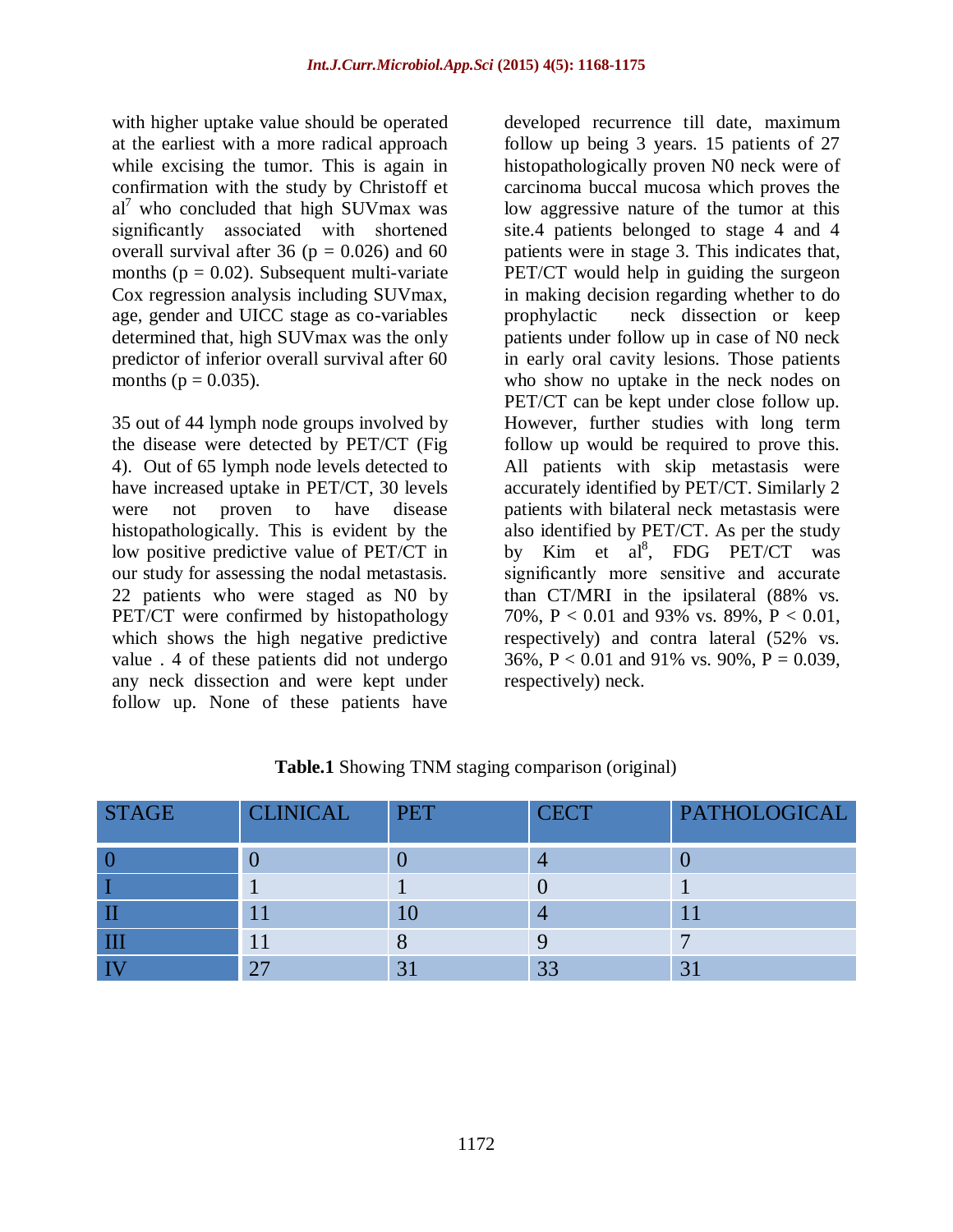**Figure.1** showing CECT and PET/CT of a patient with squamous cell carcinoma tongue



**Figure.2** showing CECT and PET/CT of a patient with squomous cell carcinoma of alveolus



**Figure.3** showing CECT and PET/CT of a patient with squamous cell carcinoma buccal mucosa

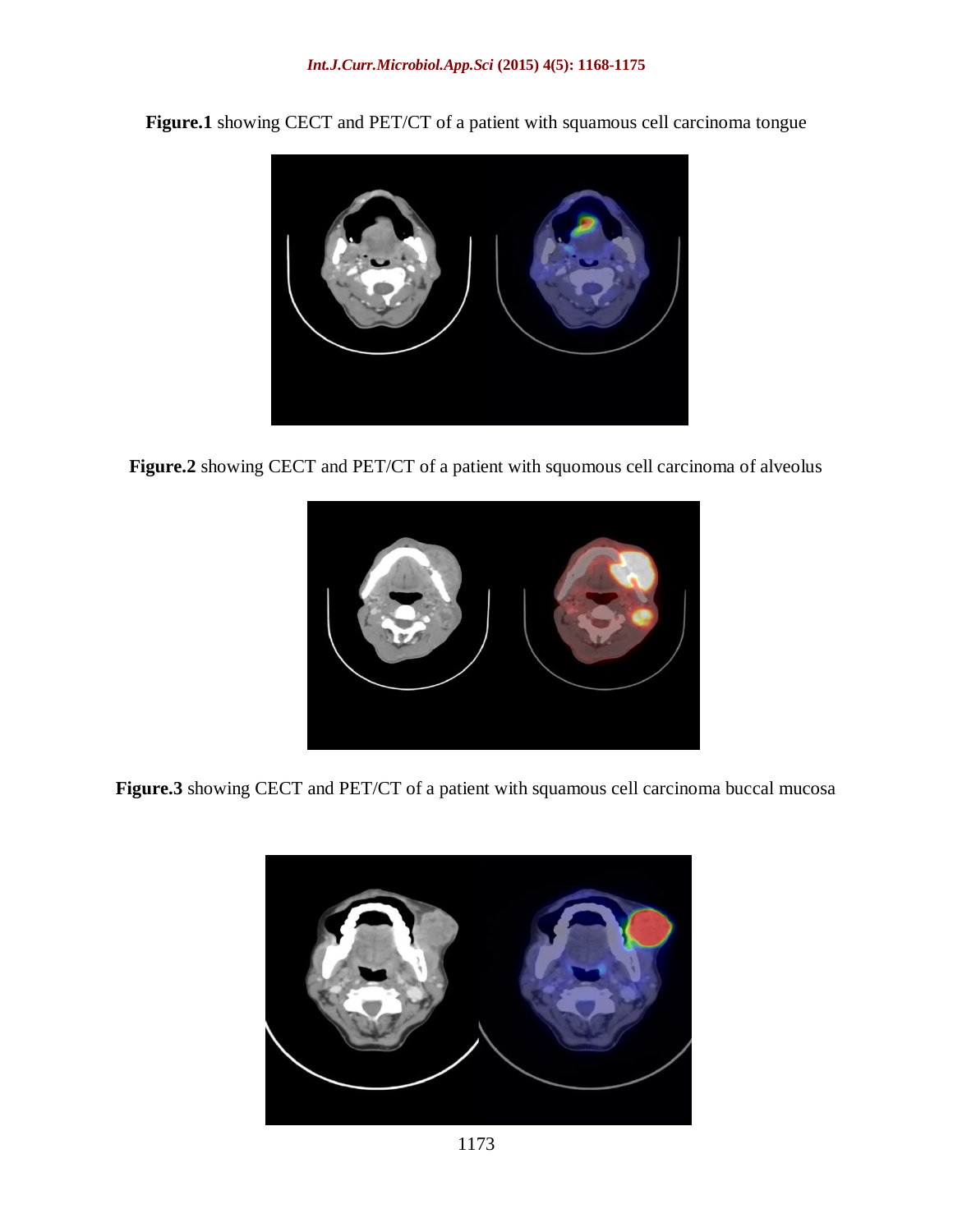

**Figure.4** showing CECT and PET/CT of a patient with nodal metastasis

Distant metastasis was identified by PET/CT in 2 patients. One patient showed uptake in the pubic bone, but could not be histopathologically proven as the lesion was too small to be assessed using guided biopsy. Another patient had uptake in the mediastinal lymph node with SUV 4.3. Both these patients were advised post operative chemoradiation therapy following surgery. The staging as per PET/CT was the most accurate compared to clinical and CECT, considering pathological staging as the gold standard. As per PET/CT only one patient of stage II was over staged to stage III. The staging was accurate in all the other patients (table 1). The treatment plan was changed only in 4 patients (8%) , where one patient underwent bilateral neck dissection , one total thyroidectomy for papillary carcinoma thyroid and two patients received post operative chemoradiation.

Positron emission tomography/computed tomography has higher sensitivity, specificity, positive predictive value and negative predictive value compared to contrast enhanced computed tomography for assessing primary oral cavity malignancy. However , its impact on treatment is still low so as to advise it for all stages of oral

cancer. For advanced stage disease PET/CT should be performed as there are higher chances for nodal metastasis and distant metastasis. For early stage disease PET/CT would help in taking decision regarding elective neck dissection and observation in patients with N0 neck. The SUV values of the tumor are an indirect evidence of tumor activity and aggressiveness and would help the surgeon for planning the extent of resection and neck dissection.

#### **References**

- 1. World Health Organization. The World Health Report 2004: changing history. Geneva: WHO; 2004.
- 2. 2. World Health Organization and International Union against Cancer. Global action against cancer. Geneva: WHO; 2003.
- 3. Ferlay J, Parkin DM, Pisani P. GLOBOCAN 2002: cancer incidence, mortality and prevalence worldwide. Lyon: IARC Press; 2004.
- 4. Stewart BW, Kleihues P (eds). World Cancer Report. Lyon: WHO International Agency for Research on Cancer; 2003